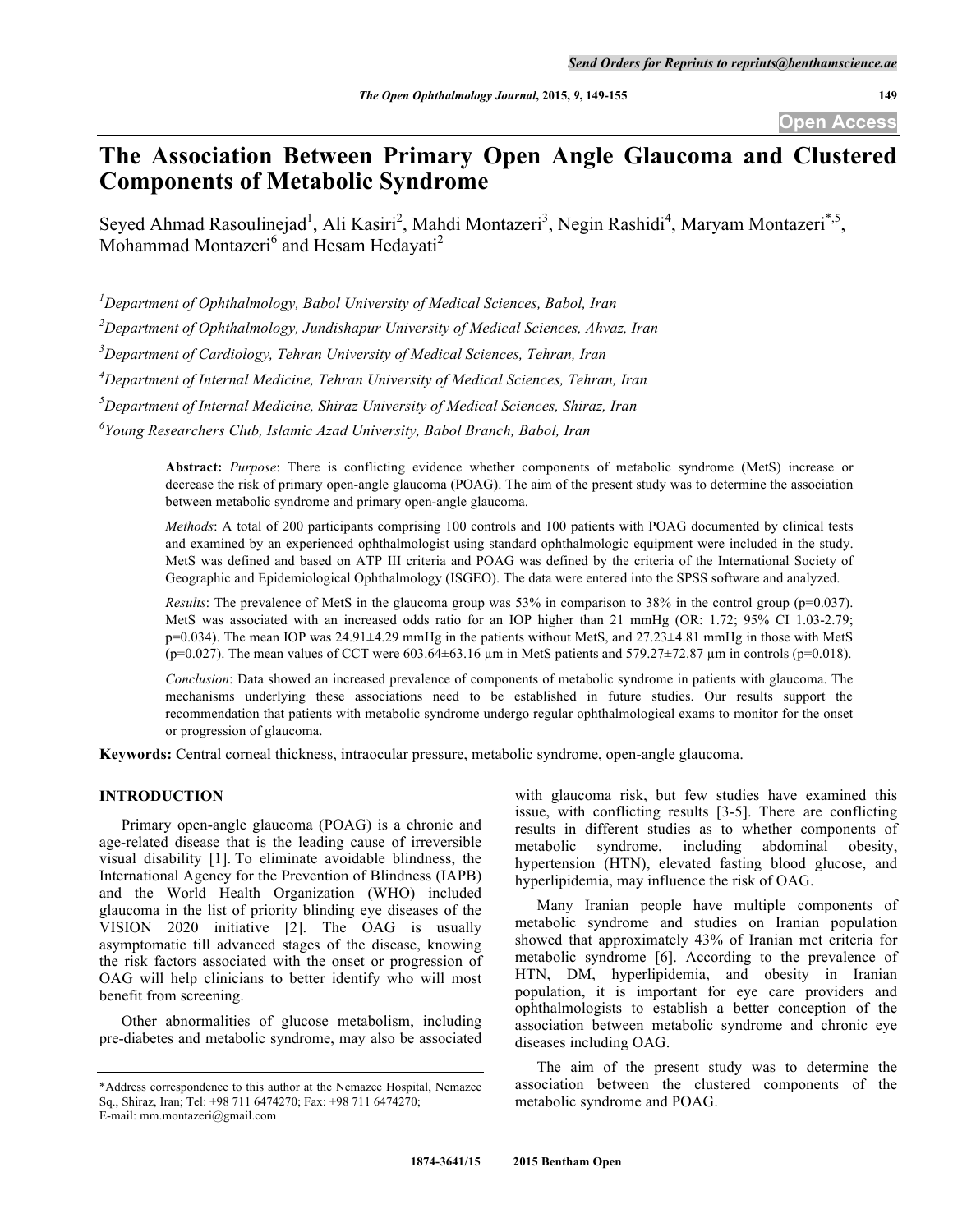#### **MATERIALS AND METHODOLOGY**

## **Study Design and Participants**

In this case-control study, we investigated a total of 200 Iranian subjects comprising 100 controls and 100 patients with POAG documented by clinical tests and examined by an experienced ophthalmologist, using standard ophthalmologic equipment.

The study was conducted according to the principles of the Helsinki Declaration and all participants gave their written informed consent.

POAG was defined by the criteria of the International Society of Geographic and Epidemiological Ophthalmology (ISGEO) [7]: an untreated Intraocular pressure (IOP) of 21 mmHg or more with a Goldman applanation tonometery, open anterior chamber angles on gonioscopy; glaucomatous optic disc changes (increased cup/disc ratio, thinning of the neuroretinal rim, notching) on ophthalmoscopy and visual field defects characteristic of glaucoma by standard automated perimetry with the Humphrey Visual Field Analyzer (HFA; Carl Zeiss Meditec Inc., Dublin, California). Patients included in the POAG group were shown not to have any systemic or local condition causing secondary glaucoma.

Central corneal thickness (CCT) was performed with ultrasonic pachymetry (Tomey Corporation, Nagoya, Japan).

Inclusion criteria for control subjects was IOP below 21 mm Hg, no glaucomatous changes in the optic disc, no visual field loss characteristic for glaucoma and no pseudoexfoliation material in the lens capsule or near the pupil.

The exclusion criteria were: angle closure glaucoma, high myopia (>5D), nondilating pupil, patients unable to understand a visual analog pain scale chart, history of intraocular surgery, subluxated, traumatic, and complicated cataracts.

#### **Anthropometric and Blood Pressure Measurements**

Waist circumference (WC) was measured at the minimum circumference between the iliac crest and the rib cage over light clothing using a flexible measuring tape without any pressure to the body surface being recorded to the nearest 0.1 cm. To avoid subjective error, all measurements were taken by the same male physician for all males and the same female physician for all females.

Height (by a stadiometer using a centimeter scale) and weight (by a clinical scale) were measured in light clothing and without shoes. Body mass index (BMI) was calculated by body weight (kg)/height (m2) and BMI  $\geq$ 30 kg/m<sup>2</sup> defined as Obesity.

Blood pressure was measured twice after a 5min rest from the right hand in a seated position using a standard mercury manometer by certified technicians, and the mean was recorded as blood pressure.

## **Laboratory Measurements**

Blood samples were drawn after 10-12 hours of fasting through the antecubital vein. The samples were centrifuged

within 30-45 min after collection. Fasting blood glucose (FBG), triglycerides (TG), total cholesterol (TC), low and high density lipoprotein cholesterol (LDL-C, HDL-C) were measured on fresh samples by standard kits (Pars Azmoun, Iran) by using auto-analyzer (Hitachi, Japan). FPG was measured by the enzymatic colorimetric method using glucose oxidize test. Serum TG concentrations were assayed using commercially available enzymatic reagents with glycerol phosphate oxidase. High-density lipoprotein cholesterol (HDL-C) was measured after precipitation of the apolipoprotein B-containing lipoproteins with phosphotungstic acid.

## **Definition of Metabolic Syndrome**

Definition of MetS in this study was based on the National Cholesterol Education Program Adult Treatment Panel III (NCEP ATP III) criteria.

ATP III criteria (the presence of any three or more of the following five symptoms) [8]:

- 1- Abdominal obesity: waist circumference >102 cm (men) and >88 cm (women)
- 2- Hypertriglyceridemia: serum triglycerides level  $\geq 150$ mg/dl or drug treatment for elevated TG
- 3- Low HDL-cholesterol: <40 mg/dl in men and <50 mg/dl in women or drug treatment for low HDL-C
- 4- High blood pressure: SBP ≥130 mmHg and/or DBP≥85 mmHg or drug treatment for elevated blood pressure (high BP)
- 5- High fasting glucose (FBS): serum glucose level  $\geq$ 110 mg/dl or on treatment for diabetes

#### **Statistical Analysis**

All data were analyzed by Statistical Package for Social Studies (SPSS) version 21 (SPSS Inc, Chicago, IL, USA). The continuous variables are reported as Mean±SD and categorical variables are presented as percentage. For the continuous variables, the data were tested for normality using the Kolmogorov-Smirnov test. Categorical variables were compared by chi-square test and the means were compared with student t-test. P-value<0.05 was considered statistically significant.

## **RESULTS**

A total of 200 participants (100 in the glaucoma group and 100 in the control group) were included in our study. Table **1** shows a comparison of characteristics of the study participants with and without glaucoma. Mean age was 62.44 $\pm$ 6.71 years in the glaucoma group and 59.51 $\pm$ 9.13 years in the control group  $(P=0.549)$ . The glaucoma group comprised 34 men, while the control group included 42 (P=0.171). Lipid profile and FBS were not significantly different between two groups. There were significant differences in IOP and central corneal thickness, between the glaucoma and control groups (Table **1**).

The prevalence of metabolic syndrome in the glaucoma group was 53% in comparison to 38% in the control group.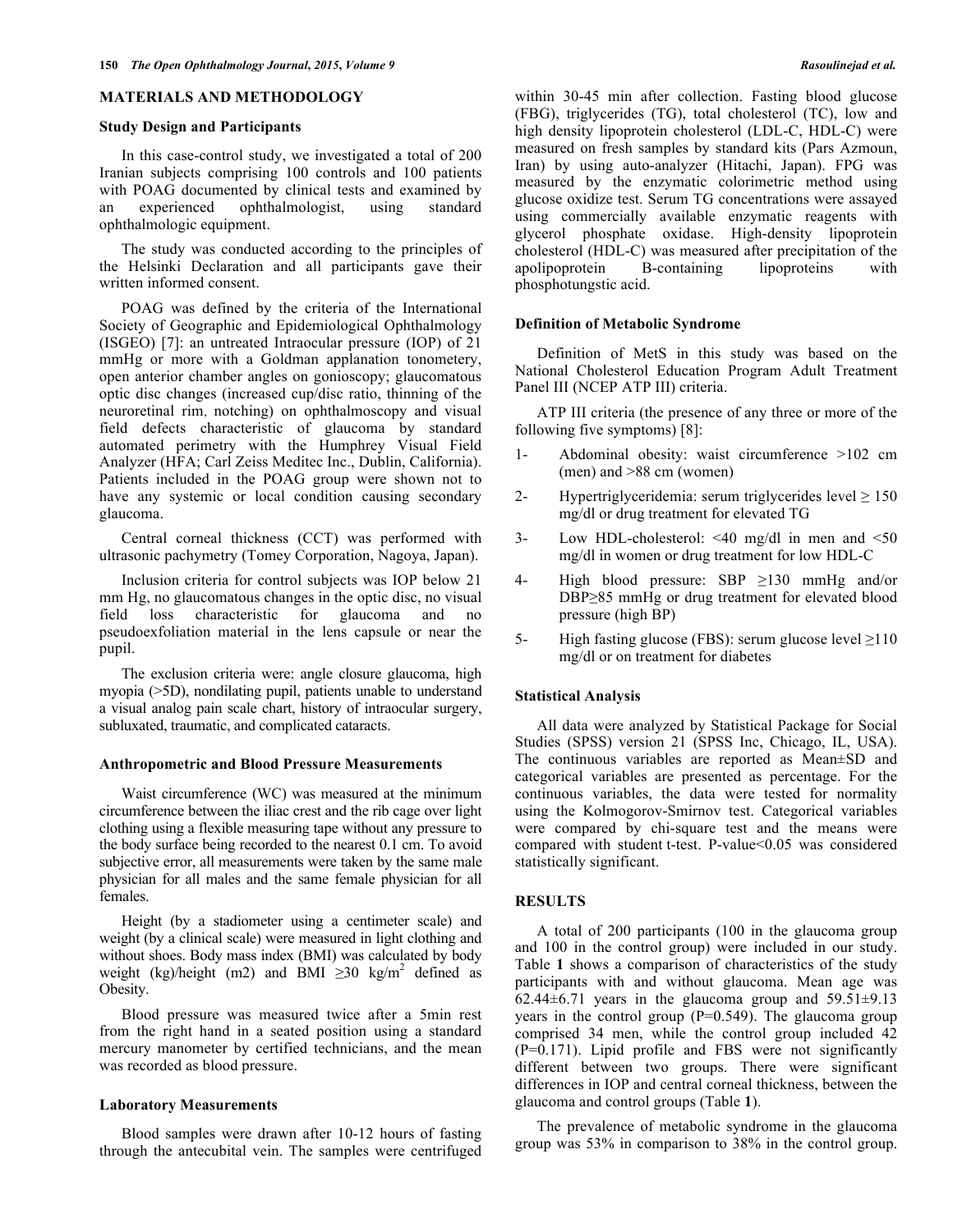## **Table 1. Comparing baseline characteristics of the study participants with and without the glaucoma.**

|                                        | Glaucoma                      |                    |                            |  |
|----------------------------------------|-------------------------------|--------------------|----------------------------|--|
| Characteristic                         | Yes $(n=100)$<br>No $(n=100)$ |                    | P Value                    |  |
| Age (years)                            | $62.44\pm 6.71$               | $59.51 \pm 9.13$   | $0.549*$                   |  |
| <b>BMI</b> ( $kg/m2$ )                 | $24.31 \pm 5.76$              | $25.42 \pm 4.96$   | $0.631$ <sup>*</sup>       |  |
| Gender $(\% )$                         |                               |                    |                            |  |
| Males                                  | 34(34)                        | 42(42)             | $0.171$ <sup>*</sup>       |  |
| Females                                | 66 (66)                       | 58 (58)            |                            |  |
| <b>Systolic Blood Pressure (mmHg)</b>  | $137.41 \pm 19.52$            | $120.81 \pm 19.75$ | $< 0.0001$ <sup>*</sup>    |  |
| <b>Diastolic Blood Pressure (mmHg)</b> | 84.39±11.54                   | $77.51 \pm 11.28$  | $\leq 0.0001$ <sup>*</sup> |  |
| Waist Circumference (cm)               | $92.43 \pm 12.95$             | $89.92 \pm 11.93$  | $0.253^*$                  |  |
| Total Cholesterol (mg/dl)              | 201.54±39.89                  | 198.34±41.73       | $0.641$ *                  |  |
| Triglyceride (mg/dl)                   | $146.90 \pm 52.61$            | $116.71 \pm 53.25$ | $0.072$ <sup>*</sup>       |  |
| $LDL$ (mg/dl)                          | $106.37 \pm 33.24$            | 101.84±41.32       | $0.146*$                   |  |
| HDL (mg/dl)                            | $41.53 \pm 5.32$              | $45.72 \pm 5.65$   | $0.439*$                   |  |
| <b>Fasting Blood Glucose (mg/dl)</b>   | $109.51 \pm 34.12$            | $102.14 \pm 42.53$ | $0.771$ <sup>*</sup>       |  |
| $IOP$ (mmHg)                           | $26.55 \pm 4.97$              | $17.10 \pm 3.34$   | $< 0.0001$ <sup>*</sup>    |  |
| $CCT$ ( $\mu$ m)                       | 593.24±53.29                  | 501.15±43.57       | $\leq 0.0001$ <sup>*</sup> |  |

\* T-test Statistics, <sup>ǂ</sup> chi-square Statistics.

BMI, body mass index; LDL, low-density lipoprotein; HDL, high-density lipoprotein cholesterol; CCT, central corneal thickness.

The metabolic syndrome was significantly higher in patients with glaucoma (p=0.037). MetS was associated with an increased odds ratio for an IOP higher than 21 mmHg (OR: 1.72; 95% CI 1.03-2.79; p=0.034).

The mean IOP was 24.91±4.29 mmHg in the patients without MetS, and 27.23±4.81 mmHg in those with metabolic syndrome (p=0.027). The subjects with metabolic syndrome had significantly higher IOP levels than those without metabolic syndrome. An analysis of the components of metabolic syndrome showed that the patients with elevated fasting glucose, high blood pressure and high triglycerides had significantly higher IOP levels, when compared to the subjects without these risk factors (Table **2**). The mean values of CCT were 603.64±63.16 µm in patients with metabolic syndrome and 579.27±72.87  $\mu$ m in the participant without metabolic syndrome (p=0.018). Patients with high blood pressure had significantly higher mean of CCT, when compared to the subjects without this risk factor. Other components of metabolic syndrome were found not to be associated with the mean of CCT (Table **2**).

As shown in Table **3**, elevated fasting glucose, high blood pressure and elevated triglyceride were associated with glaucoma. However, there was no association between abdominal obesity and low HDL with glaucoma.

Fig. (**1**) shows that only one percent of the glaucoma patients had no metabolic syndrome component, while 12 percent had all 5 components. The odds for glaucoma seem to vary for different components of MetS, and the risk estimate increased as the number of components of MetS increased from 1 to 5. As shown in Table **4**, individuals with 4 and 5 components of the MetS had an increased OR for glaucoma: 3.76 (95% CI, 2.15-4.64) and 5.12 (95% CI, 1.588.39), respectively, compared with individuals with none of the components.

#### **DISCUSSION**

The prevalence of metabolic syndrome was significantly higher in patients with glaucoma in our study. MetS was associated with an increased odds ratio for an IOP higher than 21 mmHg. Also, the subjects with metabolic syndrome had significantly higher IOP levels than those without metabolic syndrome.

Few studies have evaluated the association between metabolic syndrome or glucose metabolism biomarkers and glaucoma, with conflicting results [3-5]. In the Singapore Malay Eye Study, participants with metabolic syndrome had a lower prevalence of glaucoma [3], while the number of metabolic syndrome components was positively associated with the hazard of open-angle glaucoma in a US cohort [5].

In our study, abdominal obesity was found not to be associated with the mean IOP in glaucoma patients. There was no association between abdominal obesity and glaucoma. Some prior reports revealed that abdominal obesity and increased BMI have already been related with higher IOP [9-12]. Several studies have reviewed the direct association between obesity and OAG; some studies have reported a relationship [13, 14] while the others have not [15-17]—which is consistent with our study.

Some hypotheses deal with the relationship between obesity and OAG. First, increased intraorbital fat tissue and increased blood viscosity result in episcleral venous pressure elevation. These factors could lead to a consequent decrease in outflow facility resulting in increased IOP. This theory is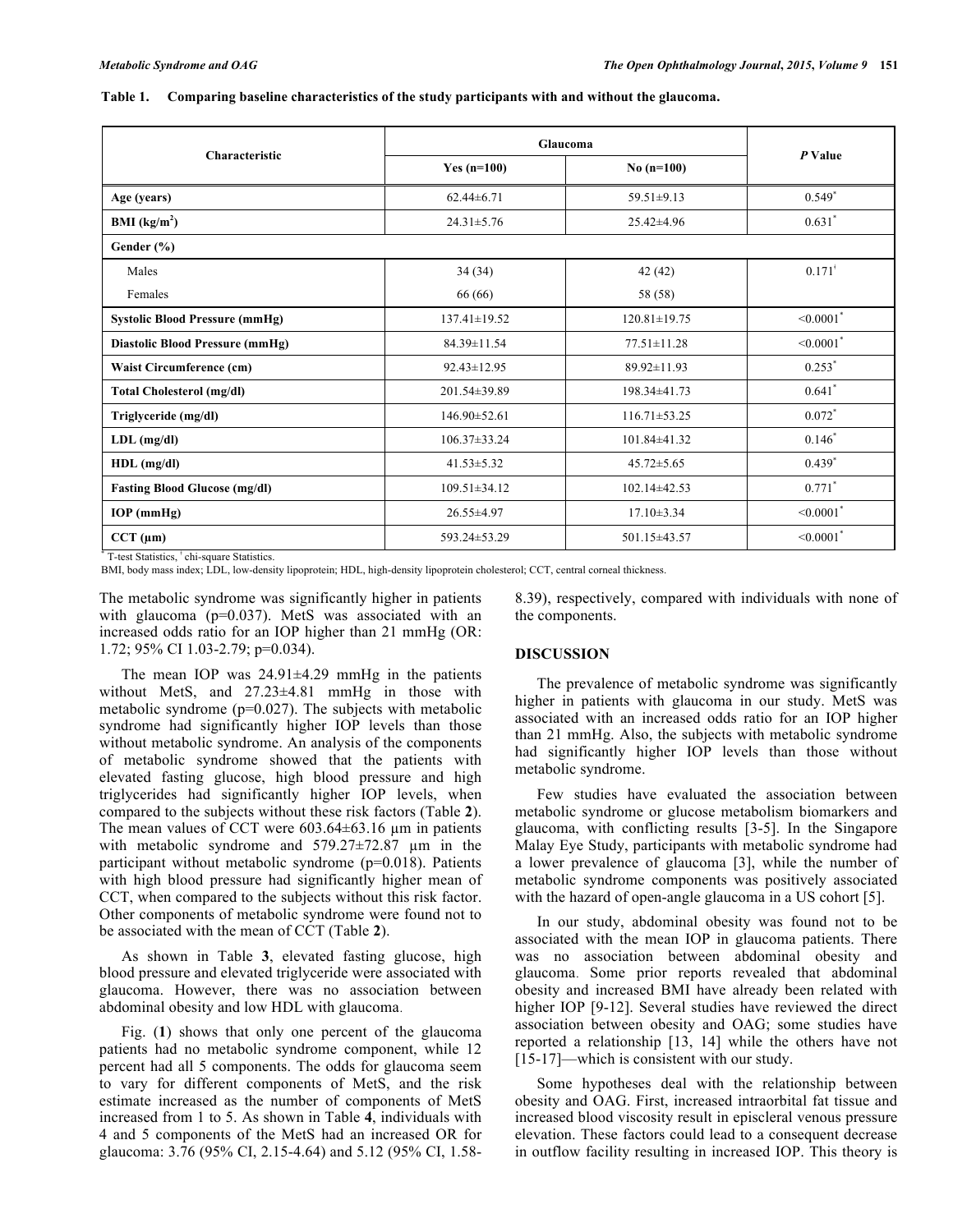| Table 2. Comparison of the mean values IOP and CCT according to each component of metabolic syndrome participants with |  |  |  |  |
|------------------------------------------------------------------------------------------------------------------------|--|--|--|--|
| glaucoma.                                                                                                              |  |  |  |  |

| Components                      | Mean IOP $(\pm SD)$ | P Value  | Mean CCT $(\pm SD)$ | P Value |
|---------------------------------|---------------------|----------|---------------------|---------|
| <b>Abdominal Obesity</b>        |                     |          |                     |         |
| Yes                             | $26.23 \pm 4.17$    | 0.126    | 591.12±56.15        | 0.317   |
| No                              | $25.34 \pm 3.76$    |          | 596.34±91.77        |         |
| <b>Elevated Fasting Glucose</b> |                     |          |                     |         |
| Yes                             | $26.12 \pm 3.69$    | 0.033    | 584.59±76.28        | 0.462   |
| No                              | 24.59±2.45          |          | 597.72±92.65        |         |
| <b>High Blood Pressure</b>      |                     |          |                     |         |
| Yes                             | $27.24 \pm 2.62$    | < 0.0001 | $601.38 \pm 74.67$  | 0.002   |
| No                              | $23.83 \pm 4.47$    |          | 576.23±93.79        |         |
| <b>Low HDL</b>                  |                     |          |                     |         |
| Yes                             | $25.37 \pm 3.23$    | 0.234    | 585.53±97.28        | 0.538   |
| No                              | $26.29 \pm 2.72$    |          | 598.09±64.92        |         |
| <b>Elevated Triglyceride</b>    |                     |          |                     |         |
| Yes                             | $27.51 \pm 2.39$    | 0.004    | 589.57±46.45        | 0.317   |
| No                              | 23.74±3.34          |          | 597.52±73.73        |         |

**Table 3. Associations of metabolic syndrome components with glaucoma.**

| <b>Components</b>               | <b>OR</b> | 95% Confidence Interval | P Value |
|---------------------------------|-----------|-------------------------|---------|
| <b>Abdominal Obesity</b>        | 1.12      | $0.72 - 2.01$           | 0.151   |
| <b>Elevated fasting glucose</b> | 1.47      | 0.78-1.97               | 0.031   |
| <b>Elevated blood pressure</b>  | 2.35      | 1.13-3.29               | 0.006   |
| <b>Low HDL</b>                  | 1.82      | 1.24-2.39               | 0.312   |
| Elevated triglyceride           | l.61      | 1.01-2.16               | 0.047   |

supported by some studies reporting that obesity is related to increase IOP [9, 10, 12]. Second, several studies showed that hyperleptinemia, a symptom of obesity, may result in increased oxidative stress [18]. It has been shown that trabecular meshwork of patients with OAG have higher levels of oxidative damage compared to healthy subjects [19, 20]. Third theory about the relationship between increased IOP and obesity suggests that when Goldmann tonometry is done at the slitlamp on obese patients, breath holding and thorax compression may result in transitory elevations in IOP in these patients [21].

In glaucoma patients in our study, high triglycerides had significantly higher IOP levels when compared to the subjects without elevated triglyceride. It was also shown that elevated triglycerides were associated with glaucoma. However, low HDL did not show a significant relationship with IOP and glaucoma.

Tan *et al*. [3] study found a small positive association between total cholesterol and triglyceride levels and IOP. Another population-based study found an association between cholesterol and IOP, whereas a study on patients with suspected glaucoma found them to have hypertriglyceridemia [22]. An association between hyperlipidemia with elevated IOP and OAG were reported in Oh *et al*. [23] and Jaen-Diaz *et al*. [24] studies, respectively. By treating hyperlipidemia, a reduction in the risk of developing OAG has been reported in some studies [25]. A proposed mechanism indicated that statins can increase aqueous outflow facility and it is reported that in an ischemia-reperfusion rat model of the retina, statins have neuroprotective effects [26].

In many studies, HTN was shown as an independent factor affecting IOP [9, 27, 28]. Same as in our findings, some studies demonstrate a relationship between HTN and OAG [27-29]. However, this relationship was not reported in other studies [15, 30-32].

To explain the association between HTN and OAG, there are numerous theories which have been suggested. First, hypertension may cause an increase in perfusion of the ciliary artery, leading to an increase in aqueous production, resulting in higher risk of developing OAG [33]. A second hypothesis suggests that patients with HTN may have arterial damage and stiffening of the small end-vessels feeding the optic nerve. These changes might predispose patients to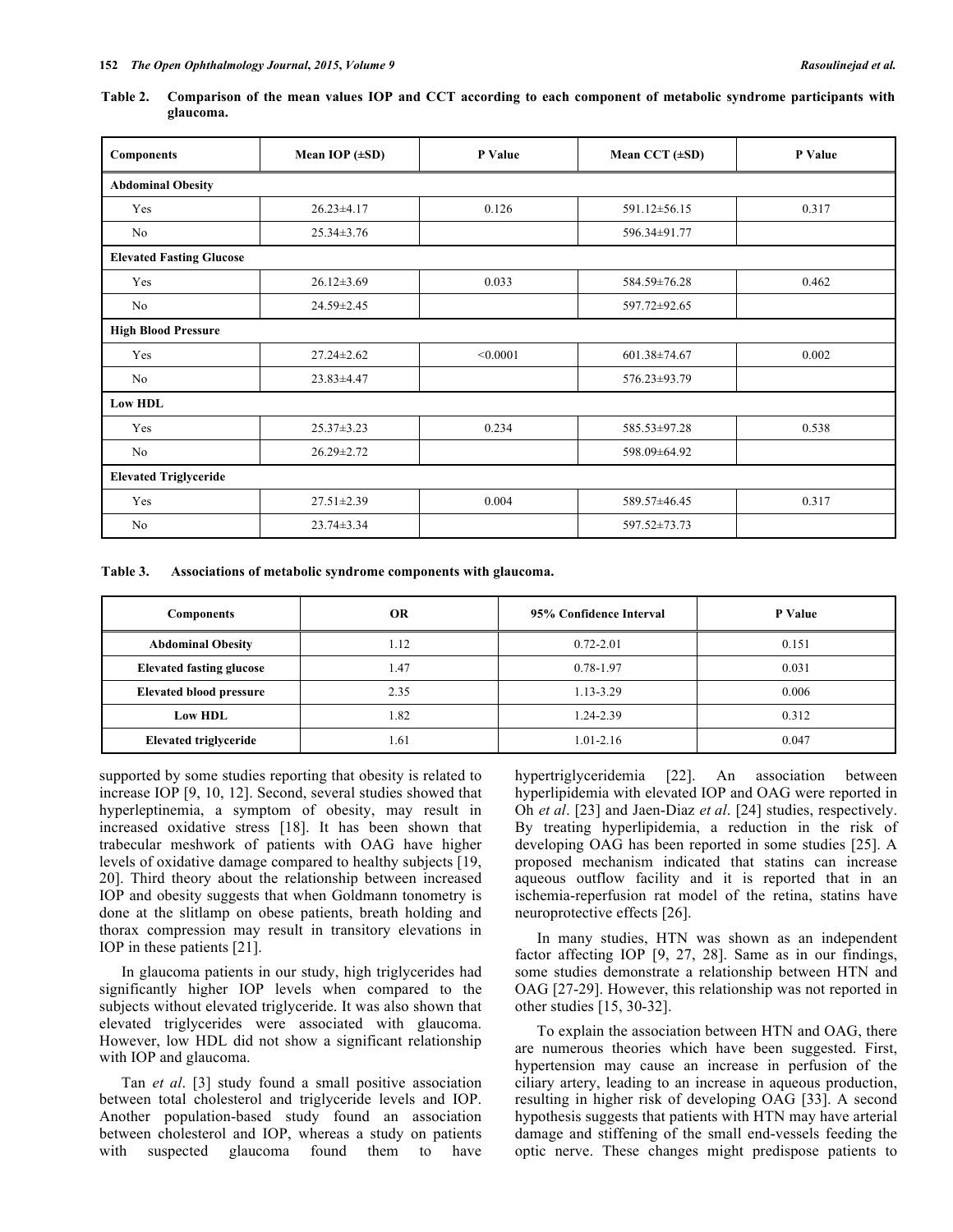

**Fig. (1).** Metabolic syndrome components frequency in patients with glaucoma.

developing glaucomatous optic neuropathy [34]. Another theory proposes that using anti-hypertensive medications may be accompanied with episodic systemic hypotension, resulting in decreased perfusion pressure which could damage the optic nerve [35].

**Table 4. Multivariate odds ratio of glaucoma associated with several components of MetS.**

| <b>MetS Score</b> | <b>OR</b> | 95% Confidence Interval | P Value  |
|-------------------|-----------|-------------------------|----------|
|                   |           |                         |          |
|                   | 1.41      | $0.62 - 3.13$           | 0.729    |
| $\overline{c}$    | 1.97      | $0.95 - 4.01$           | 0.162    |
| 3                 | 2.49      | 1.03-4.79               | 0.236    |
| 4                 | 3.76      | 2.15-4.64               | < 0.0001 |
|                   | 5.12      | 1.58-8.39               | < 0.0001 |

In the present study, an analysis of the components of metabolic syndrome showed that patients with elevated fasting glucose had significantly higher IOP levels compared to subjects with normal FBS. Also, elevated fasting glucose was associated with glaucoma.

The potential mechanisms underlying the association between glucose metabolism abnormalities and the prevalence of glaucoma in subjects without diabetes are unclear. The presence of the metabolic syndrome and elevated levels of glucose, HOMA-IR and glycosylated hemoglobin may be associated with increased levels of IOP, a key causal factor for glaucoma [16, 23]. Hyperglycemia increased fibronectin production in the bovine trabecular meshwork, which may increase the resistance to aqueous humor outflow and lead to elevated IOP [36]. Moreover, hyperglycemia could induce apoptosis in retinal neuronal cells through the hexosamine biosynthetic pathway [37]. Additionally, hyperglycemia-induced oxidative stress and

advanced glycation end products may increase apoptotic death in retinal neurons [38, 39].

It has been shown in studies that DM is associated with POAG. There have been some theories that could explain the link between DM and POAG. First, there is evidence that shows that the risk of neuronal injury from stress may increase with the presence of long-standing elevated blood glucose alongside dyslipidemia [40]. Laboratory measurements have provided strong evidence for this relationship [41]. Secondly, reports indicated that the capacity to auto-regulate blood flow may decrease in diabetic eyes and so retinal blood flow will reduce in these eyes. Consequently, in response to elevated IOP, relative hypoxia occurres in diabetic eyes and levels of hypoxiainducible factor-1 (HIF-1 $\alpha$ ) increase in retinal ganglion cells, and in the optic nerve head of human glaucomatous eyes [42].

The next theory may be related to the remodeling of the connective tissue of the optic nerve head. Studies show that DM may exacerbate connective tissue remodeling. This remodeling may decrease compliance at the trabecular meshwork resulting in an increased IOP and also in decreased compliance of the lamina cribrosa causing higher mechanical stress on the optic nerve head. Genetic factors and diabetes-related autonomic dysfunction probably contribute to this relationship [43].

## **CONCLUSION**

Glaucoma has a long latency period, in which glaucomatous optic nerve damage is ongoing but remains asymptomatic until later stages. The adherence to regular ophthalmological exams should be emphasized in patients with MetS, especially among those with 4 or 5 components of MetS.

Our data show an increased prevalence of components of metabolic syndrome in patients with glaucoma. Given that approximately half of the Iranian population has metabolic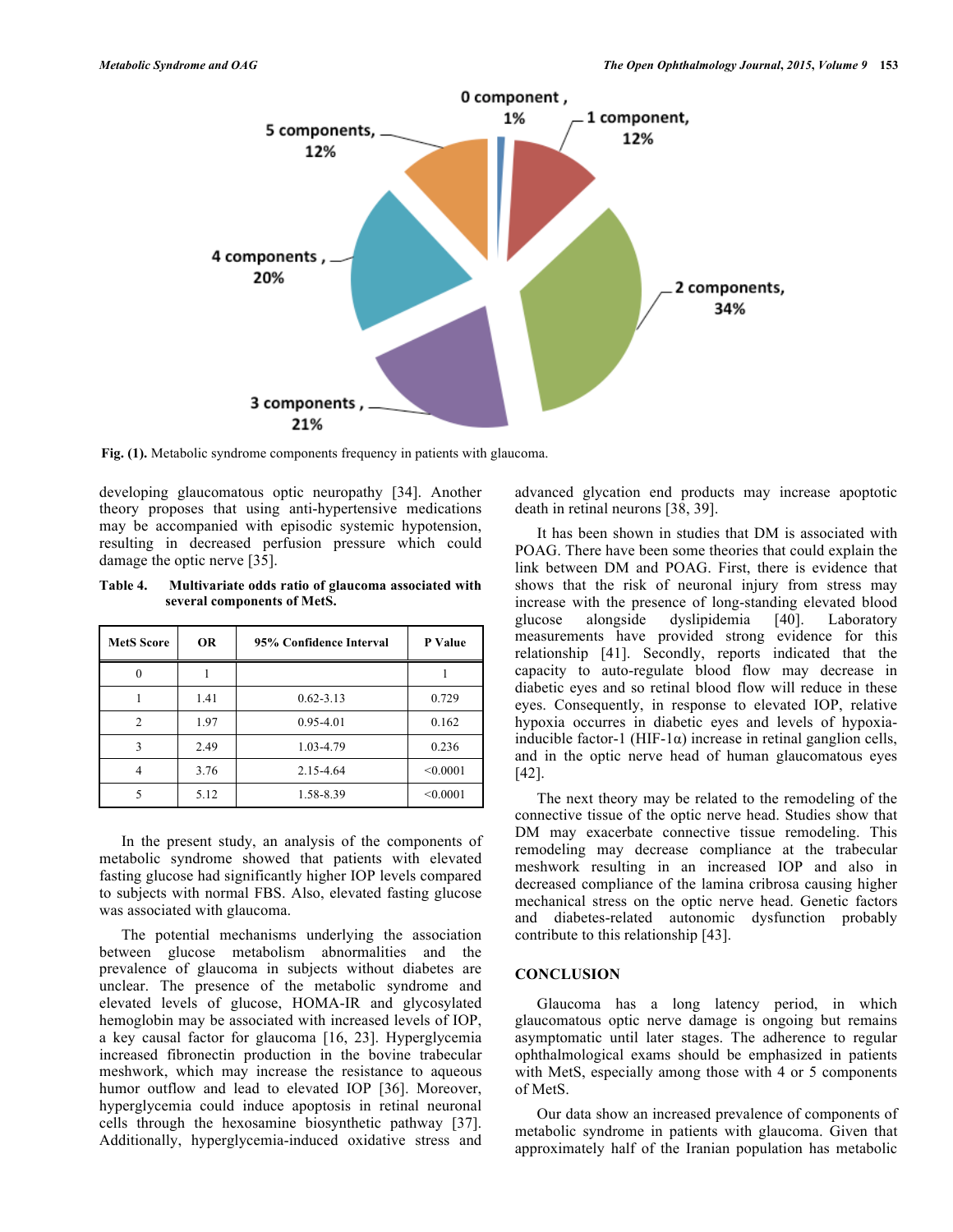syndrome, the prevalence of OAG might increase in the coming years. The mechanisms underlying these associations need to be established in future studies. Our results support the recommendation that patients with metabolic syndrome should undergo regular ophthalmological exams to monitor the onset or progression of glaucoma. Further research may aid understanding of the complex interactions between metabolic abnormalities, IOP, and the risk and pathogenesis of glaucoma.

## **ABBREVIATIONS**

| BMI                |     | Body mass index                                                            |
|--------------------|-----|----------------------------------------------------------------------------|
| <b>CCT</b>         |     | $=$ Central corneal thickness                                              |
| FBG                | $=$ | Fasting blood glucose                                                      |
| HDL                | $=$ | high density lipoprotein cholesterol                                       |
| <b>IAPB</b>        | $=$ | International Agency for the Prevention<br>of Blindness                    |
| IOP                | $=$ | Intraocular pressure                                                       |
| ISGEO              | $=$ | International Society of Geographic and<br>Epidemiological Ophthalmology   |
| LDL                |     | = low density lipoprotein cholesterol                                      |
| $NCEP$ ATP III $=$ |     | National Cholesterol Education Program<br><b>Adult Treatment Panel III</b> |
| POAG               | $=$ | Primary open-angle glaucoma                                                |
| <b>SPSS</b>        | $=$ | <b>Statistical Package for Social Studies</b>                              |
| WС                 | $=$ | Waist circumference                                                        |
| WHO                |     | $=$ World Health Organization                                              |
|                    |     |                                                                            |

#### **CONFLICT OF INTEREST**

The authors confirm that this article content has no conflict of interest.

## **ACKNOWLEDGEMENTS**

Declared none.

#### **REFERENCES**

- [1] Coleman AL, Brigatti L. The glaucomas. Minerva Med 2001; 92(5): 365-79.
- [2] Klauss V, Schaller UC. International initiatives for the prevention of blindness. Ophthalmologe 2007; 104(10): 855-9.
- [3] Tan GS, Wong TY, Fong CW, Aung T. Diabetes, metabolic abnormalities, and glaucoma. Arch Ophthalmol 2009; 127(10): 1354-61.
- [4] Elisaf M, Kitsos G, Bairaktari E, Kalaitzidis R, Kalogeropoulos C, Psilas K. Metabolic abnormalities in patients with primary openangle glaucoma. Acta Ophthalmol Scand 2001; 79(2): 129-32.
- [5] Newman-Casey PA, Talwar N, Nan B, Musch DC, Stein JD. The relationship between components of metabolic syndrome and openangle glaucoma. Ophthalmology 2011; 118(7): 1318-26.
- [6] Maleki A, Rashidi N, Aghaei Meybodi H, *et al*. Metabolic syndrome and inflammatory biomarkers in adults: a populationbased survey in western region of Iran. Int Cardiovasc Res J 2014; 8(4): 156-60.
- [7] Foster PJ, Buhrmann R, Quigley HA, Johnson GJ. The definition and classification of glaucoma in prevalence surveys. Br J Ophthalmol 2002; 86(2): 238-42.
- [8] Maleki A, Montazeri M, Rashidi N, Montazeri M, Yousefi-Abdolmaleki E. Metabolic syndrome and its components associated with chronic kidney disease. J Res Med Sci 2015; 20(5): 465-9.
- [9] Wu SY, Leske MC. Associations with intraocular pressure in the barbados eye study. Arch Ophthalmol 1997; 115(12): 1572-6.
- [10] Lee JS, Lee SH, Oum BS, Chung JS, Cho BM, Hong JW. Relationship between intraocular pressure and systemic health parameters in a Korean population. Clin Exp Ophthalmol 2002; 30(4): 237-41.
- [11] Cheung N, Wong TY. Obesity and eye diseases. Surv Ophthalmol 2007; 52(2): 180-95.
- [12] Mori K, Ando F, Nomura H, Sato Y, Shimokata H. Relationship between intraocular pressure and obesity in Japan. Int J Epidemiol 2000; 29(4): 661-6.
- [13] Kaimbo DK, Buntinx F, Missotten L. Risk factors for open-angle glaucoma: a case-control study. J Clin Epidemiol 2001; 54(2): 166- 71.
- [14] Zang EA, Wynder EL. The association between body mass index and the relative frequencies of diseases in a sample of hospitalized patients. Nutr Cancer 1994; 21(3): 247-61.
- [15] Leske MC, Connell AM, Wu SY, Hyman LG, Schachat AP. Risk factors for open-angle glaucoma. the barbados eye study. Arch Ophthalmol 1995; 113(7): 918-24.
- [16] Pasquale LR, Kang JH, Manson JE, Willett WC, Rosner BA, Hankinson SE. Prospective study of type 2 diabetes mellitus and risk of primary open-angle glaucoma in women. Ophthalmology 2006; 113(7): 1081-6.
- [17] Gasser P, Stumpfig D, Schotzau A, Ackermann-Liebrich U, Flammer J. Body mass index in glaucoma. J Glaucoma 1999; 8(1): 8-11.
- [18] Bouloumie A, Marumo T, Lafontan M, Busse R. Leptin induces oxidative stress in human endothelial cells. FASEB J 1999; 13(10): 1231-8.
- [19] Izzotti A, Sacca SC, Cartiglia C, De Flora S. Oxidative deoxyribonucleic acid damage in the eyes of glaucoma patients. Am J Med 2003; 114(8): 638-46.
- [20] Sacca SC, Pascotto A, Camicione P, Capris P, Izzotti A. Oxidative DNA damage in the human trabecular meshwork: clinical correlation in patients with primary open-angle glaucoma. Arch Ophthalmol 2005; 123(4): 458-63.
- [21] dos Santos MG, Makk S, Berghold A, Eckhardt M, Haas A. Intraocular pressure difference in Goldmann applanation tonometry *versus* Perkins hand-held applanation tonometry in overweight patients. Ophthalmology 1998; 105(12): 2260-3.
- [22] Chisholm IA, Stead S. Plasma lipid patterns in patients with suspected glaucoma. Can J Ophthalmol 1988; 23(4): 164-7.
- [23] Oh SW, Lee S, Park C, Kim DJ. Elevated intraocular pressure is associated with insulin resistance and metabolic syndrome. Diabetes Metab Res Rev 2005; 21(5): 434-40.
- [24] Diaz JJ, Alcolea SI, De Castro LF, Martinez PT, Campos OP, Morales CR. Glaucoma and ocular hypertension in primary care. Aten Primaria 2001; 28(1): 23-30.
- [25] McGwin G, Jr., McNeal S, Owsley C, Girkin C, Epstein D, Lee PP. Statins and other cholesterol-lowering medications and the presence of glaucoma. Arch Ophthalmol 2004; 122(6): 822-6.
- [26] Honjo M, Tanihara H, Nishijima K, *et al.* Statin inhibits leukocyteendothelial interaction and prevents neuronal death induced by ischemia-reperfusion injury in the rat retina. Arch Ophthalmol 2002; 120(12): 1707-13.
- [27] Bonomi L, Marchini G, Marraffa M, Bernardi P, Morbio R, Varotto A. Vascular risk factors for primary open angle glaucoma: the Egna-Neumarkt Study. Ophthalmology 2000; 107(7): 1287-93.
- [28] Dielemans I, Vingerling JR, Algra D, Hofman A, Grobbee DE, de Jong PT. Primary open-angle glaucoma, intraocular pressure, and systemic blood pressure in the general elderly population: the rotterdam study. Ophthalmology 1995; 102(1): 54-60.
- [29] Perez ZJJ, Perez VMP, Jordana CM, De Imperial MJ. Intraocular pressure and prevalence of occult glaucoma in a village of Murcia. Arch Soc Esp Oftalmol 2000; 75(3): 171-8.
- [30] Quigley HA, West SK, Rodriguez J, Munoz B, Klein R, Snyder R. The prevalence of glaucoma in a population-based study of Hispanic subjects: Proyecto VER. Arch Ophthalmol 2001; 119(12): 1819-26.
- [31] Wormald RP, Basauri E, Wright LA, Evans JR. The African Caribbean eye survey: risk factors for glaucoma in a sample of